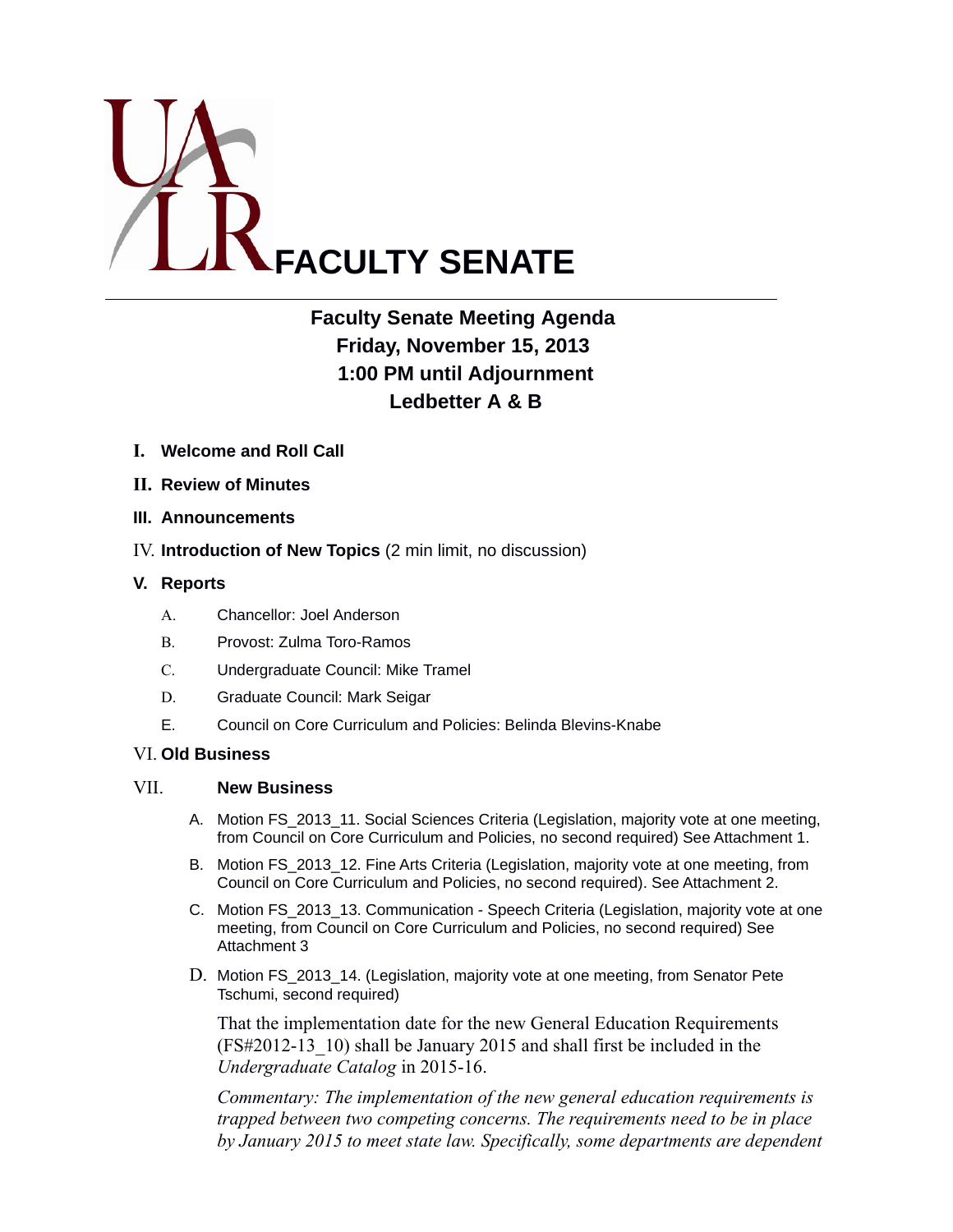*on the new 35 hour core to meet the 120 total credit hour mandated by state law. On the other hand, departments are currently building the Fall 2014 schedule of classes and must be finished by January 7, 2014. Because the criteria for the approval of core courses have not been approved, there is not time to approve courses for the new core. As a result, departments do not know what to offer or how many sections to place in the schedule. This motion provides time to prepare the new core and meets the state law.*

*To see the effect of the motion, consider several stakeholders:*

*For students and advisors: The university only publishes one catalog a year and any student entering the university that year uses that catalog. Students in the Fall of 2014, Spring of 2015, and Summer of 2015 will use the 2014-15 catalog with the old core requirements. Also, the following policy remains in effect:*

*A student may elect to graduate under the provisions of the UALR Undergraduate Catalog in effect during any semester in residence at UALR before qualifying for a degree. Students who interrupt their enrollment at UALR for more than five consecutive calendar years must use the catalog current at the time of readmission or later.* 

*As a result beginning in Fall of 2015, students may choose to use the new requirements.*

- *For departments: Departments can continue to schedule classes in the 2014-15 academic year as they have in the past. They will need to schedule classes using the new requirements beginning with the Fall of 2015. To ensure that the transition is smooth, the departments need to get their core courses approved in the Spring of 2014.*
- *For the Council on Core Curriculum and Policies: This change converts an impossible task into a merely difficult one. Most core courses should be approved in the Spring of 2014 with the Fall of 2014 being used for any last minute problems. The expectation is that the Fall of 2015 schedule will be built from October of 2014 through January of 2015.*
- *For the Arkansas Department of Higher Education: The university meets the law because the degree requirements are in place in January of 2015.*

E. Discussion: Generic College Governance Document. From Faculty Governance Committee. See Attachment 4.

F. Discussion: how to elect senators in the new colleges - possible constitutional amendment

#### VIII. **Open Forum**

#### **IX. Adjourn**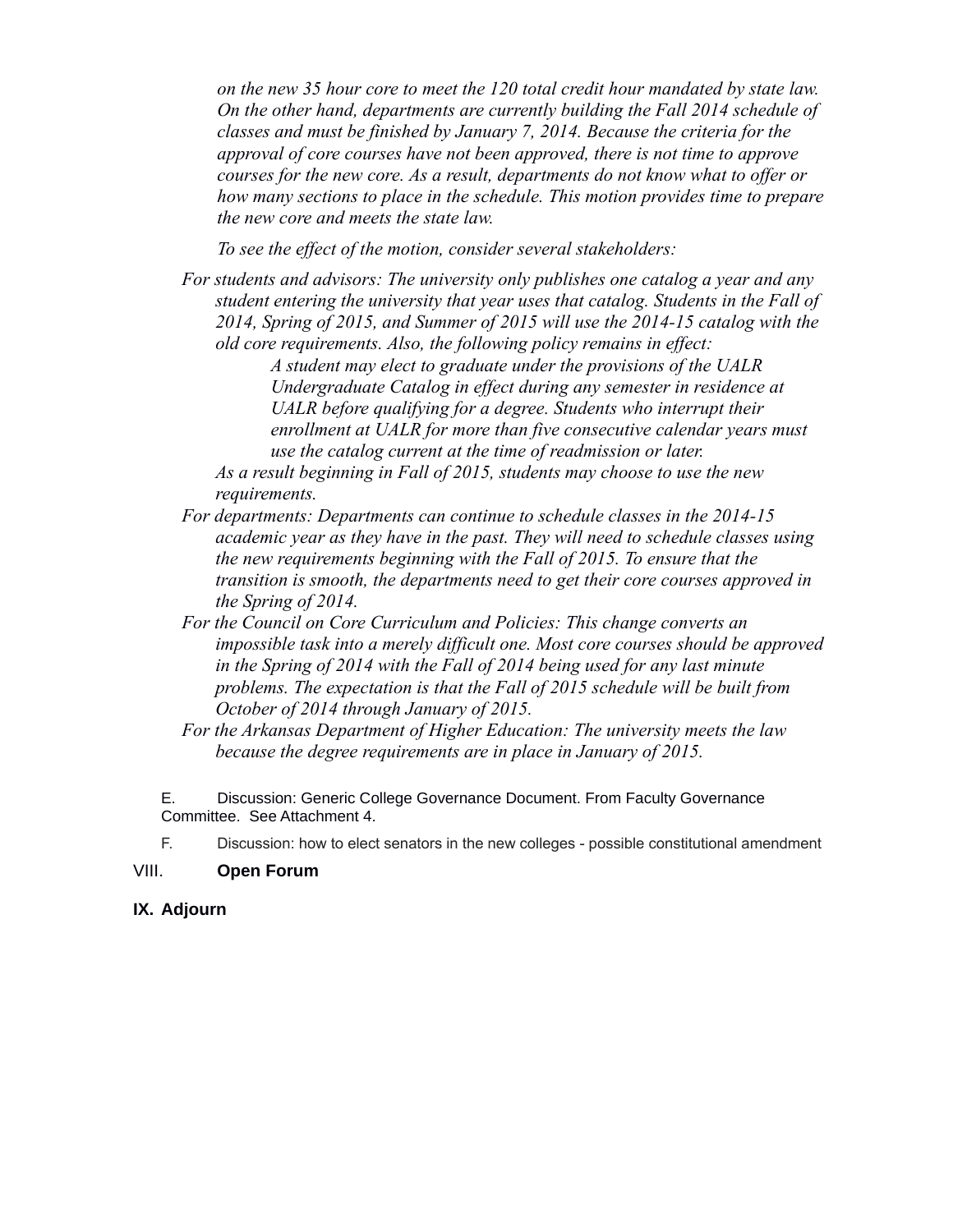## **Attachment 1. Social Science Criteria**

Motion FS\_2013\_11. Social Sciences Criteria (Legislation, majority vote at one meeting, from Council on Core Curriculum and Policies, no second required)

Moved that the Faculty Senate adopt the following criteria in completion of the General Education Core for the Social Sciences Curricular Area and that the name of the Curricular Area be changed from "Other Social Science" to "Social Sciences."

Courses in this area address broad areas of individual, group, or societal behavior.

They also focus on the application of theoretical perspectives and emphasize how scientific methods are applied to understanding behavior of individuals, groups, or societies.

In addition to the knowledge domain of the social sciences, these courses address communication, critical thinking,

information technology, ethical and personal responsibility, civic responsibility, and global and cultural understanding.

| Curriculum<br>Area       | EducationalGoals                                                                                                       | Learning Outcomes                                                                                                                                                                                                                                                                                                                                                                                                                                                                                                         |
|--------------------------|------------------------------------------------------------------------------------------------------------------------|---------------------------------------------------------------------------------------------------------------------------------------------------------------------------------------------------------------------------------------------------------------------------------------------------------------------------------------------------------------------------------------------------------------------------------------------------------------------------------------------------------------------------|
| Other Social<br>Sciences | Knowledge 1 –<br>Concepts, Methodologies,<br>Findings, and<br><b>Applications of Social</b><br>Sciences                | --develop foundational knowledge of the theoretical<br>perspectives used in one or more social science<br>disciplines.<br>-develop foundational knowledge of how to use<br>scientific methods and various analytic techniques to<br>answer questions about societal issues<br>--develop foundational knowledge of real world<br>applications of the social sciences<br>Skills 1 – Communication   - develop oral and/or written skills while<br>communicating about social science theories, methods,<br>and applications |
|                          | Skills 2 – Critical<br>Thinking, Quantitative<br>Reasoning, and Solving<br>ProblemsIndividually and<br>Collaboratively | --develop an understanding of how evidence from<br>different methods of inquiry supports or weakens<br>various theoretical perspectives<br>--develop an awareness of contextual impacts and<br>personal assumptions on inquiry, methods, and analysis<br>within a social science discipline                                                                                                                                                                                                                               |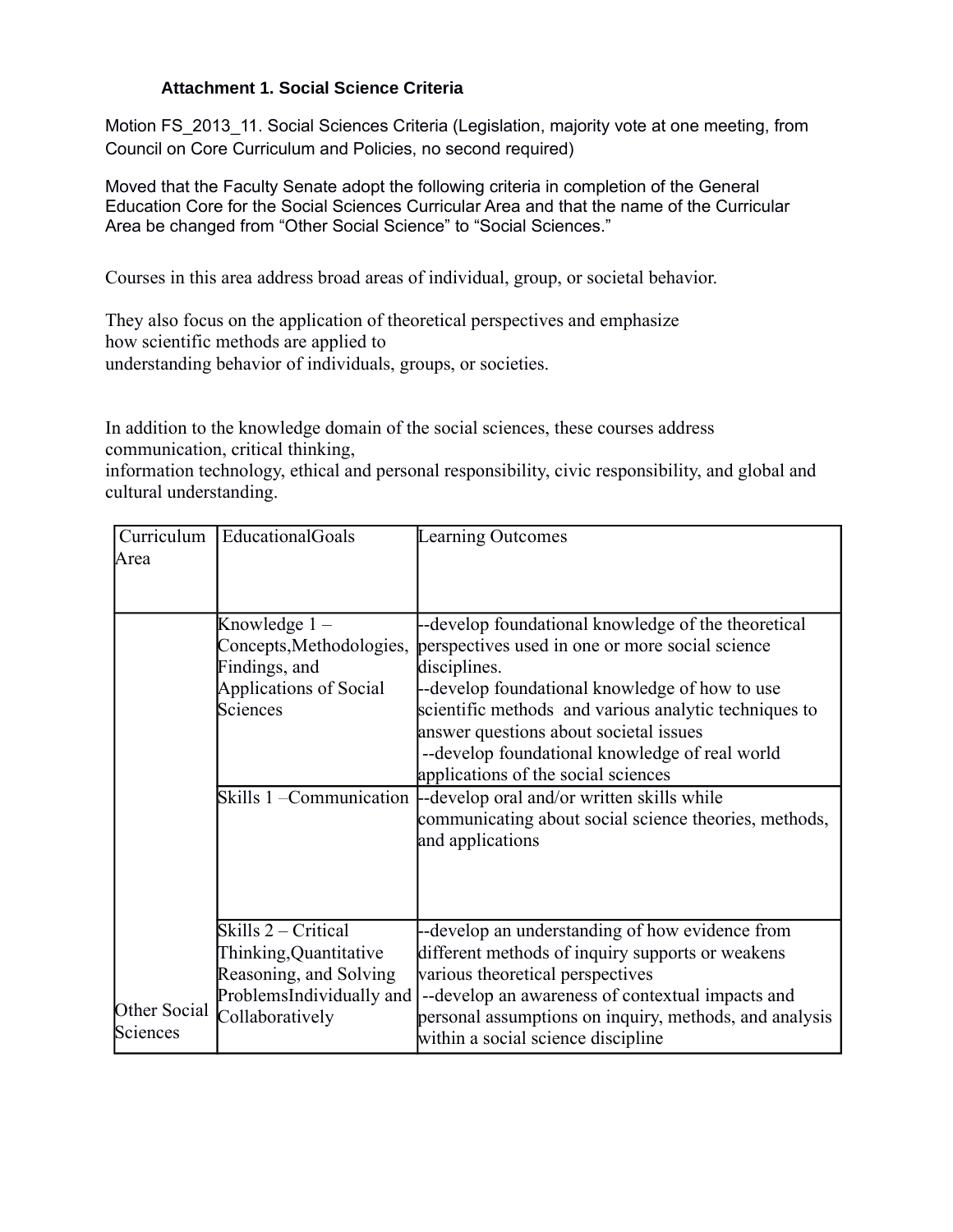| Change title           | Skills 3 – Information                                         | -Develop abilities to use current technologies for                                                                                                                                                                                                                                                                                                                                                                                         |  |  |  |
|------------------------|----------------------------------------------------------------|--------------------------------------------------------------------------------------------------------------------------------------------------------------------------------------------------------------------------------------------------------------------------------------------------------------------------------------------------------------------------------------------------------------------------------------------|--|--|--|
| to: Social<br>Sciences | Technology                                                     | inquiry, exploration, and communication                                                                                                                                                                                                                                                                                                                                                                                                    |  |  |  |
|                        | Values $1 -$<br>PersonalResponsibility<br>and Ethical Behavior | --develop commitment to academic integrity and take<br>responsibility for completing assignments in an ethical<br>manner, working on one's own when required and<br>acknowledging resources when used<br>--develop an understanding of the ethical<br>obligation to be precise and accurate with data; and<br>understand how this obligation applies to<br>communication of information<br>--understand the ethics of research with humans |  |  |  |
|                        | Values 2-Civic<br>Responsibility                               | --develop understanding of ethical implications of<br>social science research, methods, knowledge in<br>addressing social issues                                                                                                                                                                                                                                                                                                           |  |  |  |
|                        | Values $3 - Global$ and<br>Cultural Understanding              | -develop awareness of multiple cultures and respect for<br>alternate world views                                                                                                                                                                                                                                                                                                                                                           |  |  |  |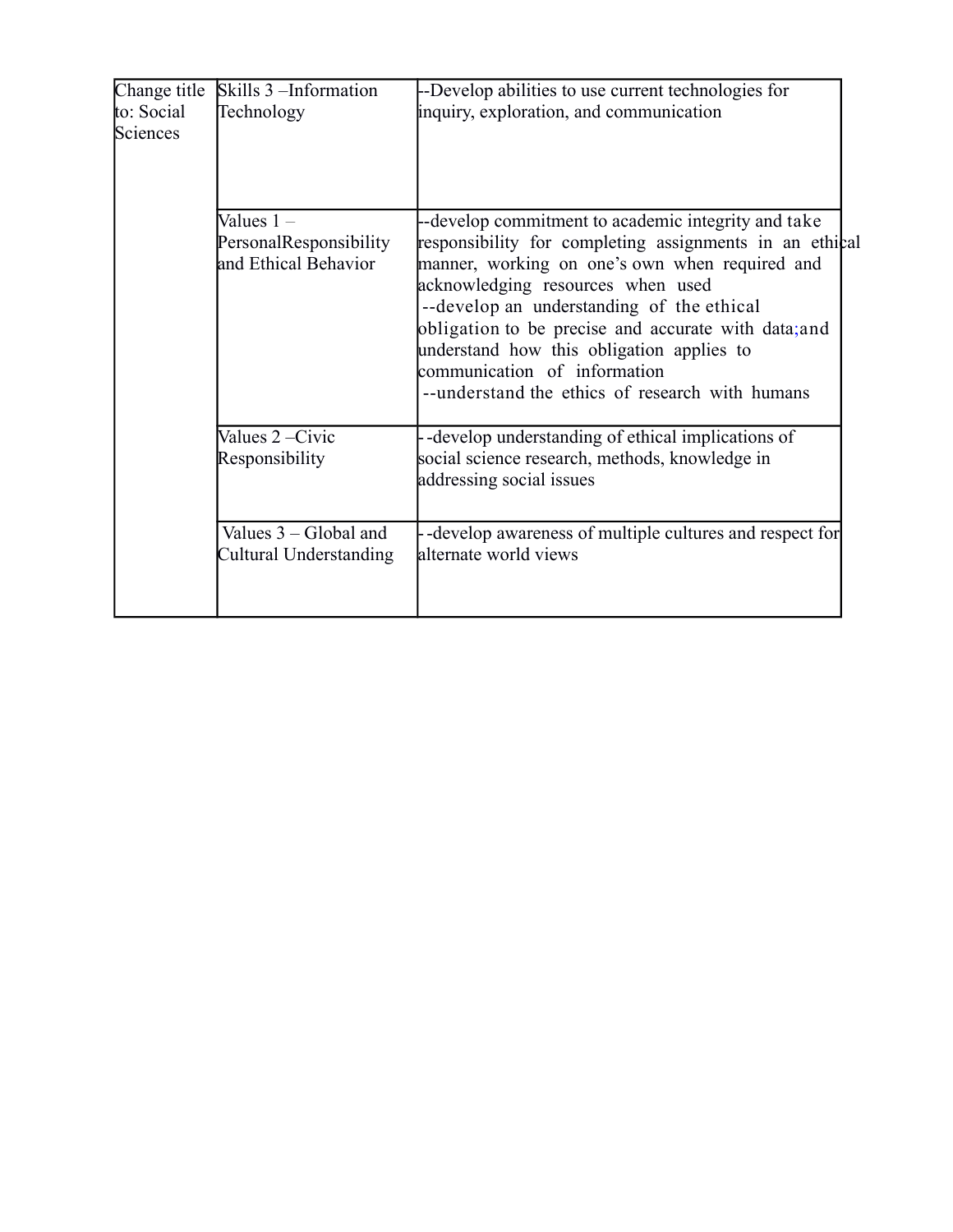## **Attachment 2. Fine Arts Criteria**

Motion FS\_2013\_12. Fine Arts Criteria (Legislation, majority vote at one meeting, from Council on Core Curriculum and Policies, no second required).

Moved that the Faculty Senate adopt the following criteria in completion of the General Education Core for the Fine Arts Curricular Area.

Courses in this area use a broad overview of one or more art forms to teach concepts and methodologies involved in the study of the arts, including formal and stylistic analysis, and the use of a technical, discipline-specific vocabulary in their own analyses of art works.

Courses should enable students to expand their knowledge of the global diversity of cultures, both contemporary and historical, and their awareness of their own culture/s and private values

Courses should require students to experience arts performances and institutions within the larger community.

In addition to the knowledge domain of the arts, these courses address oral and written communication, critical thinking, information technology, ethical and personal responsibility, civic responsibility, and global and cultural understanding.

| Curriculum<br>Area | <b>Educational Goals</b>                                                                 | Learning Outcomes                                                                                                                                                                                                           |  |
|--------------------|------------------------------------------------------------------------------------------|-----------------------------------------------------------------------------------------------------------------------------------------------------------------------------------------------------------------------------|--|
|                    | Knowledge $2 -$<br>Concepts,<br>Methodologies, and<br>the Global Heritage<br>of the Arts | --understand and identify exemplary works of art<br>from a variety of cultures and historical periods<br>--understand the methods and vocabulary used in a<br>particular arts discipline                                    |  |
|                    | Skills $1 -$<br>Communication                                                            | --explain, orally and in writing, reactions to works of<br>art, using appropriate arts terminology<br>--present basic critical analyses of works of art                                                                     |  |
|                    | Skills 2 - Critical<br>Thinking                                                          | --develop one's own basic analyses and informed<br>judgments of works of art that consider the<br>uniqueness, underlying assumptions, history, culture,<br>and process of art-making within a particular art<br>discipline. |  |
| Fine Arts          | Skills $3-$<br>Information<br>Technology                                                 | --develop current technological literacies for inquiry,<br>exploration, and communication<br>--assess the reliability and relevance of information<br>resources                                                             |  |
|                    | Values $1 - Ethical$<br>and Personal<br>Responsibility                                   | --take responsibility for completing assignments in an<br>honest and ethical manner, working on their own<br>when required and acknowledging resources when<br>used                                                         |  |
|                    | Values $2 - C$ ivic<br>Responsibility                                                    | --understand and experience the roles played by the<br>arts in developing a sense of civic community through                                                                                                                |  |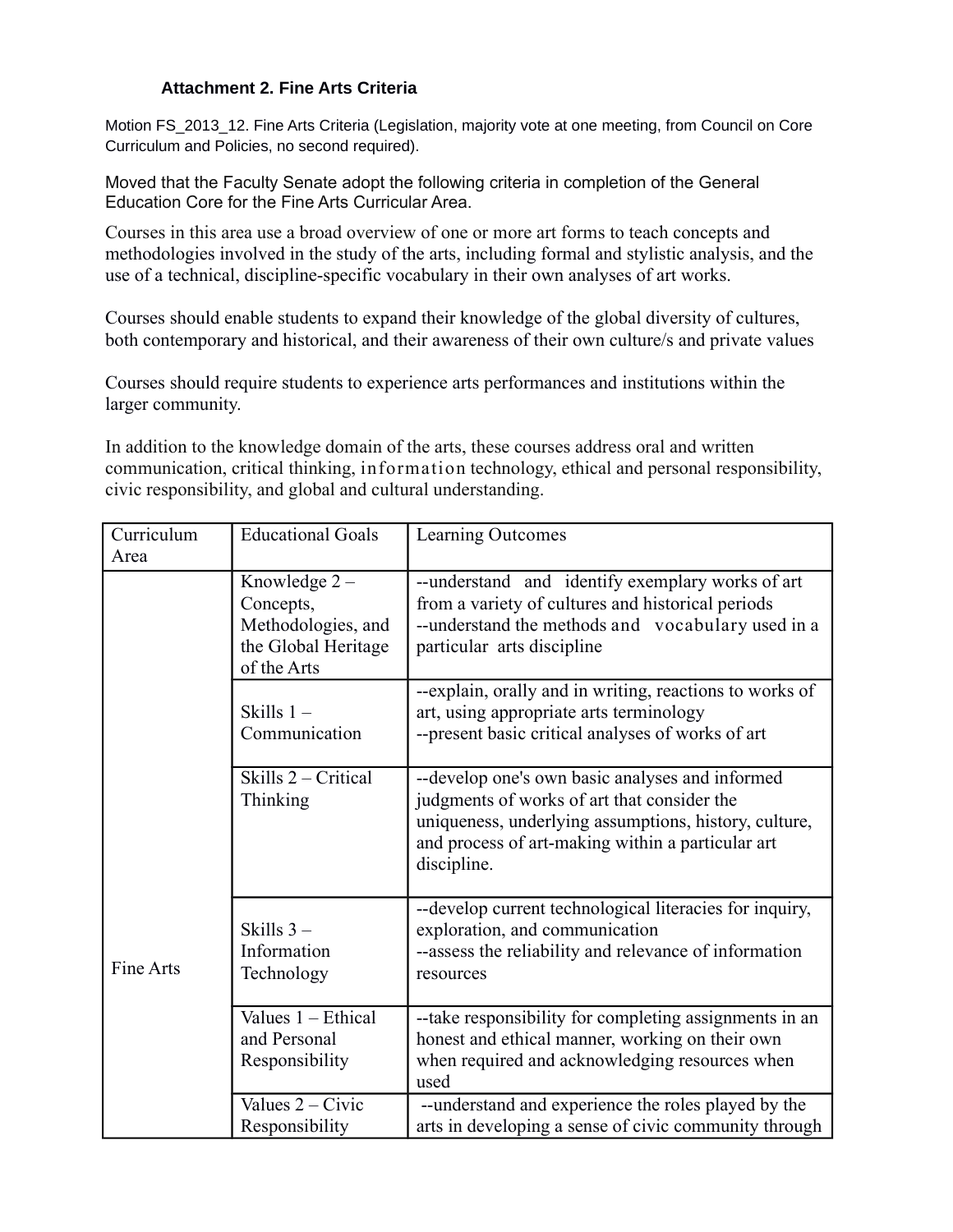|                                | community arts performances and institutions                                                                                                                                                      |
|--------------------------------|---------------------------------------------------------------------------------------------------------------------------------------------------------------------------------------------------|
| Value 3-Global and<br>cultural | In addition to the study of diverse cultural art<br>production as mentioned in the first block]:                                                                                                  |
| Understanding                  | --develop an understanding of how the arts reflect the<br>experiences of diverse cultures and values<br>--develop respect for diverse viewpoints about the<br>meanings and values of works of art |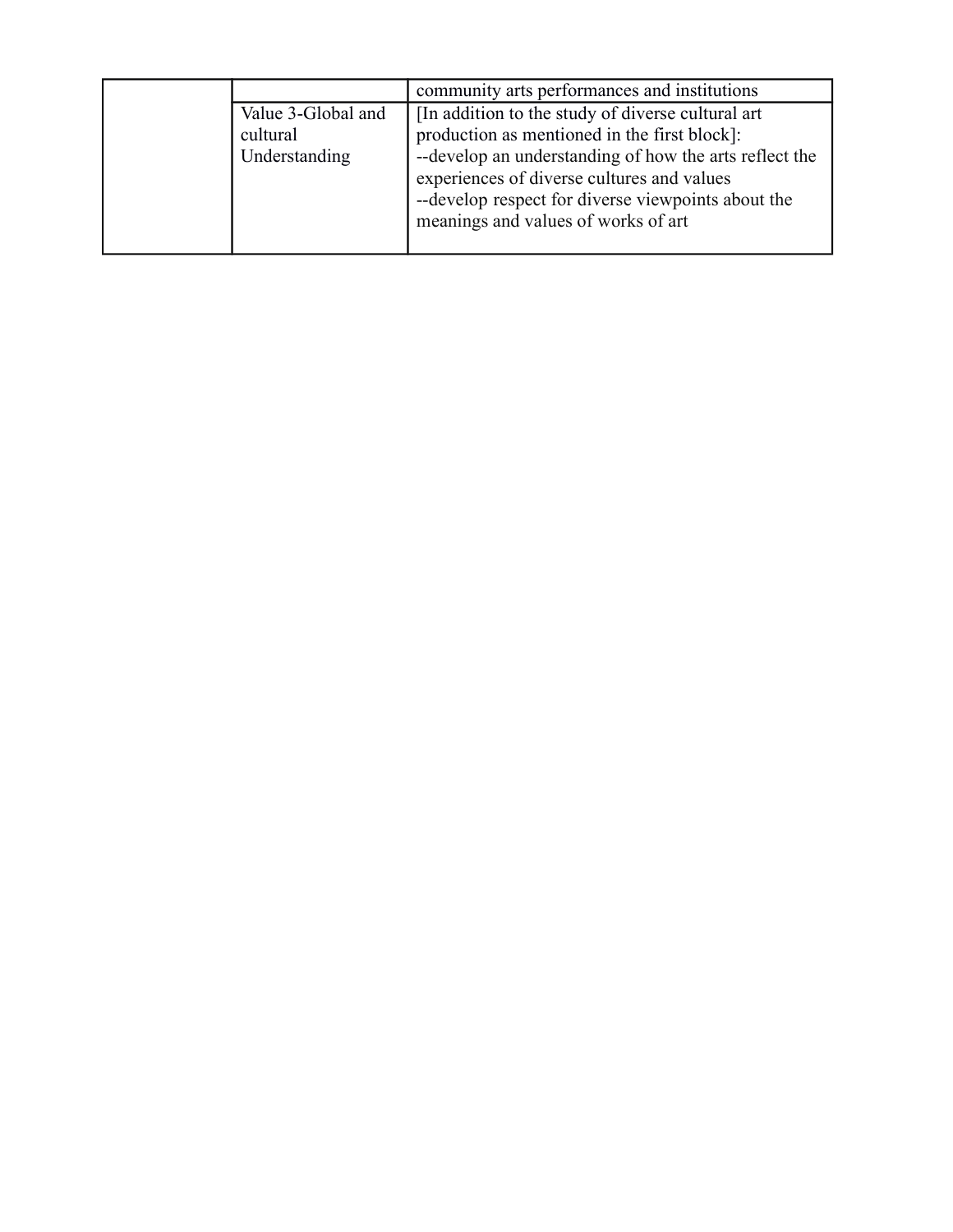## **Attachment 3. Speech Criteria**

Motion FS\_2013\_13. Communication - Speech Criteria (Legislation, majority vote at one meeting, from Council on Core Curriculum and Policies, no second required)

Moved that the Faculty Senate adopt the following criteria in completion of the General Education Core for the Communication – Speech Curricular Area and that the name of the Curricular Area be changed to "Communication - Speech."

Courses in this area focus on developing student knowledge and skills in a variety of spoken communication contexts.

| Curriculum Area                    | <b>Educational Goals</b>                                                                                              | Learning Outcomes                                                                                                                                                                                              |
|------------------------------------|-----------------------------------------------------------------------------------------------------------------------|----------------------------------------------------------------------------------------------------------------------------------------------------------------------------------------------------------------|
|                                    | Skills 1- Communication<br>(oral, written, visual,<br>second language;<br>professional self-<br>presentation)         | Apply a structured approach to<br>presenting ideas effectively<br>Apply foundational concepts of<br>interpersonal communication in<br>multiple contexts                                                        |
| English<br>Language/Communication  | Skills 2- Critical<br>thinking, quantitative<br>reasoning and solving<br>problems individually<br>and collaboratively | Analyze rhetorical situations and<br>adapt messages appropriately<br>Demonstrate an understanding of<br>communication principles and<br>dynamics by making<br>recommendations for improving a<br>given example |
| Change to Communication-<br>speech | Skills 3- Information<br>Technology (locating,<br>retrieving, evaluating,<br>synthesizing)                            | --Use current technology for<br>drafting, reviewing, revising,<br>editing, and sharing presentations.<br>--Locate, evaluate, organize, and<br>use research materials from<br>electronic sources.               |
|                                    | Values 1- Ethical<br>behavior and personal<br>responsibility                                                          | Assess the ethical implications of<br>communication in a variety of<br>contexts                                                                                                                                |
|                                    | Values 2- Civic<br>Responsibility                                                                                     | Understand the power of<br>communication to influence a<br>community positively or<br>negatively                                                                                                               |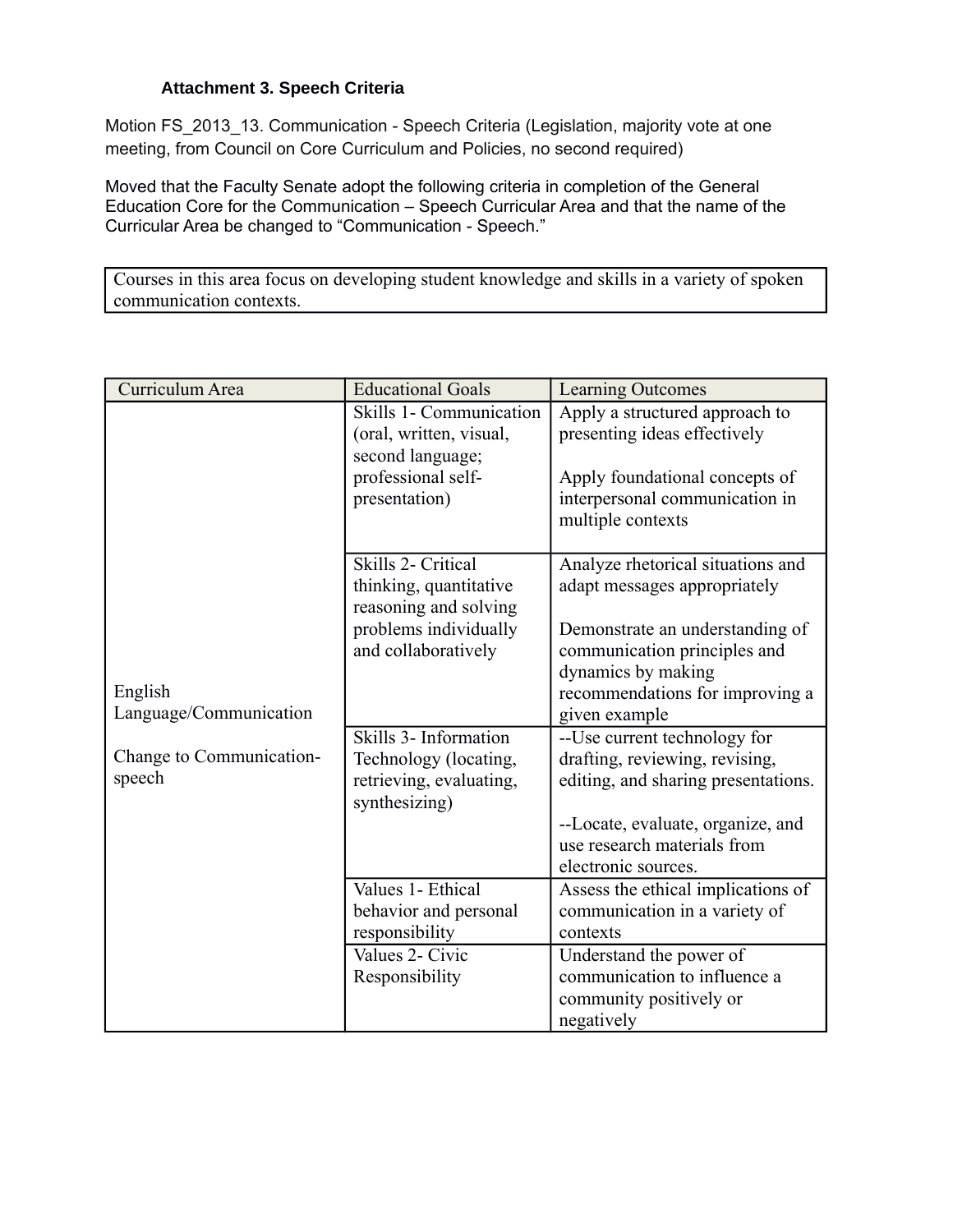**Attachment 4. Draft Generic College Constitution**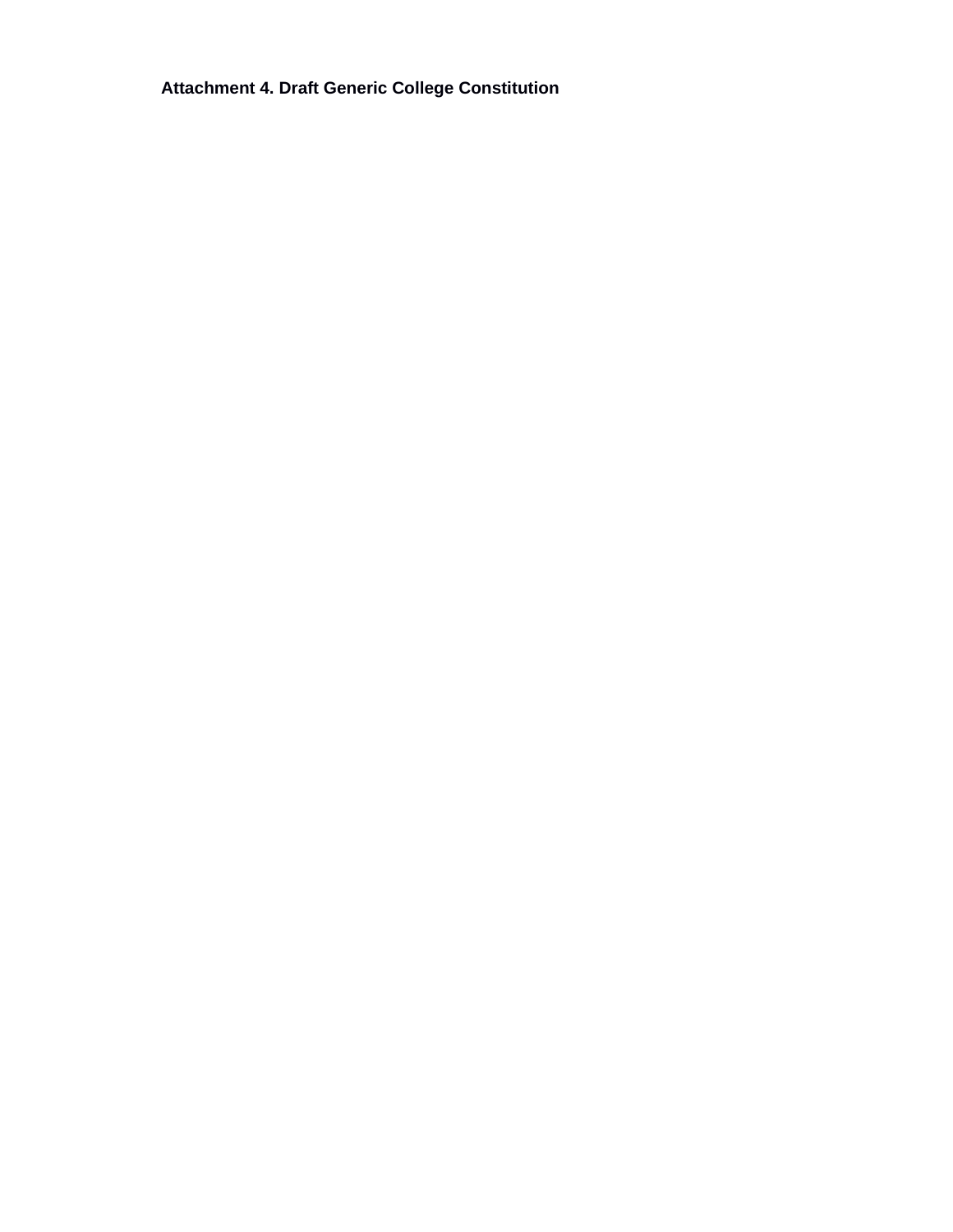Motion. Faculty Governance Committee (Legislation. Requires majority vote at one meeting.) That the Faculty Senate approves the following generic college constitution to be used by new colleges until they can get approval for their own document.

## **Generic Constitution For a College Assembly**

(The following document shall be used by colleges until they have produced their own document and it has been approved.)

# **I.** Governance of the College

The governance of the college shall be through the Assembly. For purposes of governance and representation, the College shall be divided into academic units, where an academic unit is a department or other academic program within the College.

The faculty of each academic unit shall develop its own policies and procedures for conducting business. Such policies and procedures shall be submitted for review to the academic unit chairperson or program director or program coordinator, the dean, the vice chancellor and provost, and Faculty Governance Committee and for approval to the chancellor. Such policies shall not be in conflict with provisions outlined in the UALR Faculty Handbook.

Any program that is administered by faculty members from multiple departments, multiple colleges, or multiple institutions shall be governed by a separate program committee. The faculty involved in the program shall develop its own policies and procedures for conducting business. Such policies and procedures shall follow the same review and approval process as indicated above for academic units with the addition of a review by the appropriate college curriculum committee before going to the dean. Any curriculum recommendations shall be made to the appropriate college curriculum committee.

**II.** General Purposes of the College Assembly

The College Assembly shall be the ruling legislative body on educational policies and programs of the college and be a mechanism for information flow to all members of the college community. It shall act within the framework of principles and procedures officially established under the authority of the Board of Trustees of the University of Arkansas and within the framework of faculty and organization provided by the University Assembly of the University of Arkansas at Little Rock. The areas of its authority shall include, but not be limited to, the following:

- 1. Curriculum
- 2. Degrees and requirements for degrees
- 3. Schedule policies
- 4. Interpretation of its own legislation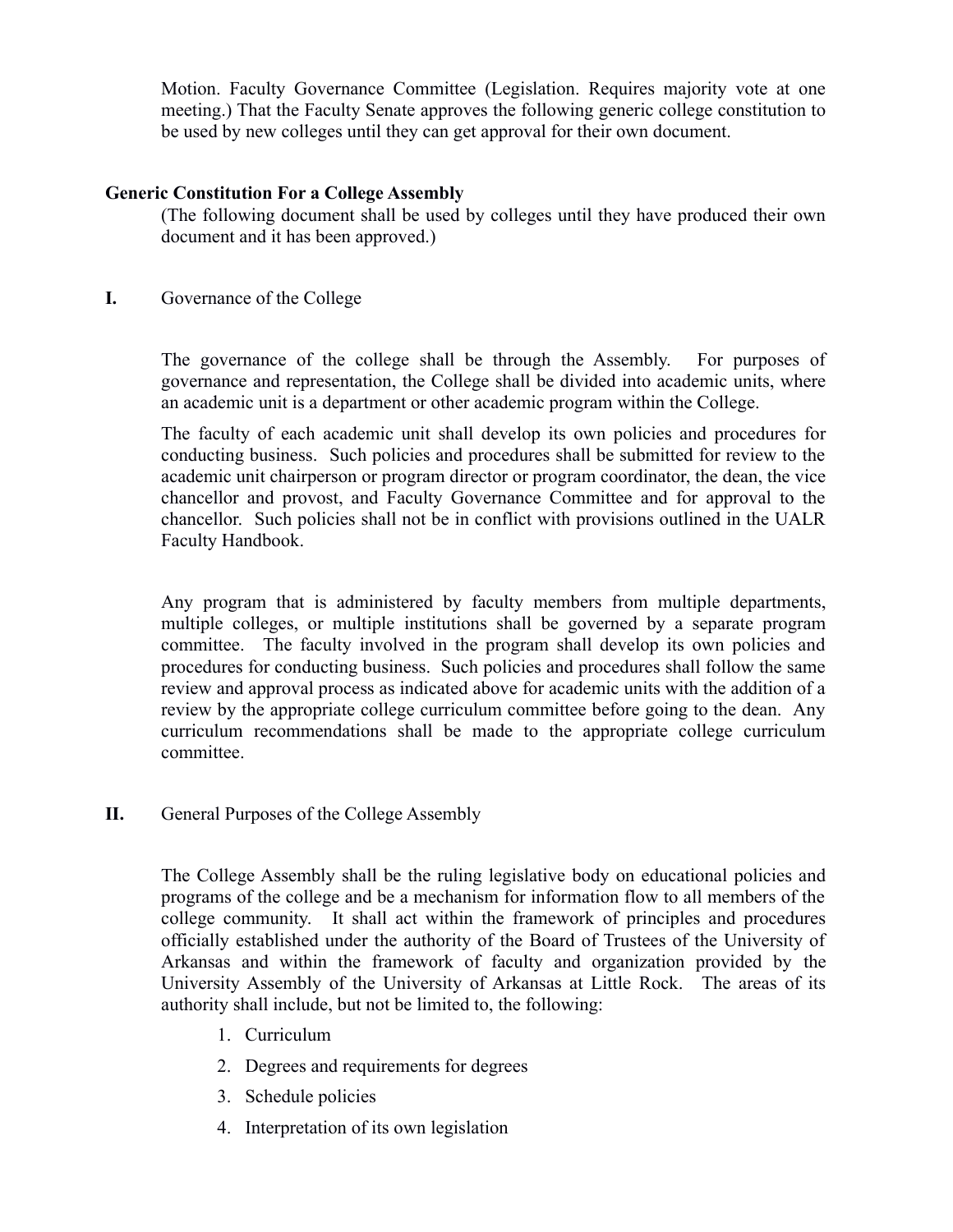5. Choice of representatives to the University Assembly's Councils and **Committees** 

# **III.** Membership of the College Assembly

The Assembly shall consist of all full-time faculty members with primary responsibility in (50% or more duties) the college holding academic rank of Distinguished Professor, University Professor, Professor, Associate Professor, Assistant Professor, and Instructor. All members have voice and vote. Professor emeriti, persons with adjunct, visiting, or research academic rank, lecturers, part-time faculty members, teaching assistants, and staff within the college have attendance and voice privileges but no vote in the Assembly. Questions concerning Assembly membership shall be resolved by the Assembly itself.

# **IV.** Officers of the College Assembly

The Assembly shall elect its officers from the members of the College Assembly. The officers shall be elected for a one-year term. The Assembly shall have the following officers:

- 1. President
- 2. Vice President
- 3. Secretary
- 4. Parliamentarian
- 5. Immediate Past-President

The Officers of the Assembly shall constitute the Executive Committee of the Assembly. In the interim between Assembly meetings, this committee shall act as the representative of the Assembly and shall stand available for consultation on matters deemed important by the Dean or other academic administrator.

- **V.** Meetings of the College Assembly
	- A. There shall be a minimum of one meeting of the Assembly each semester during the nine-month academic year. The dates for meetings shall be set and communicated to Assembly members by the Executive Committee, normally using the official college list serve, at least ten business days (Monday through Friday except for University holidays) prior to the meeting. Special meetings may be convened on the initiative of the President of the College Assembly, at the request of the Dean, or by a formal written request by at least five members of the Assembly to a member of the Executive Committee. Such special meetings shall be held within twelve business days after a request is made. In an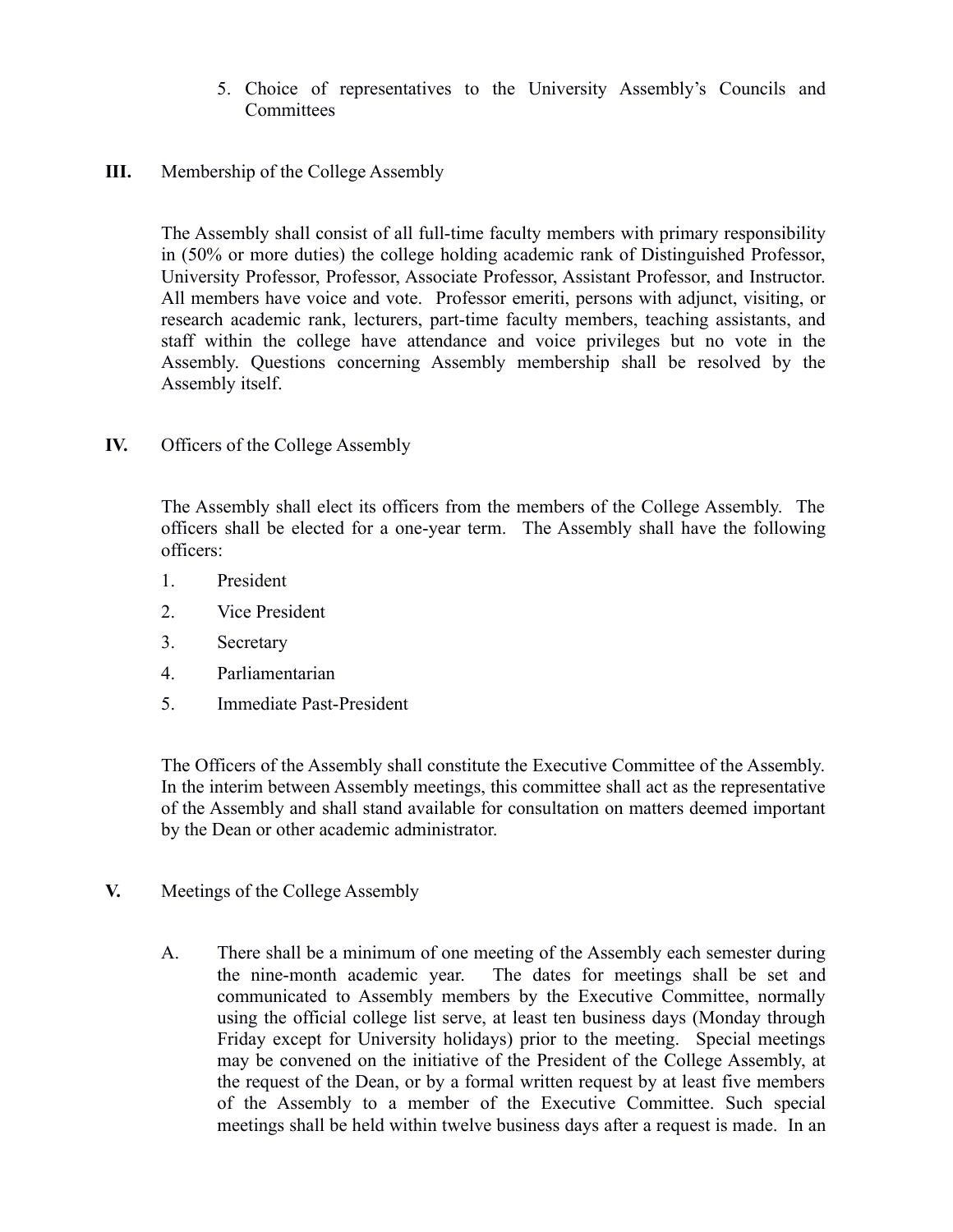emergency, meetings may be scheduled with two business days written notice to all Assembly members.

- B. The Executive Committee shall solicit items for the agenda no later than ten business days prior to a regularly scheduled meeting, shall prepare an agenda for each meeting, and shall distribute it to all the members of the Assembly at least five business days prior to the date of the meeting with the exception of emergency meetings. For an emergency meeting, an agenda shall be distributed at the time of the call for the meeting, at least two business days prior to the date of the meeting.
- C. A request to the Executive Committee for the inclusion of any item of business made by at least five members of the Assembly or by the Dean at least three business days before the deadline for distributions of the agenda shall be honored.
- D. A minimum of fifty percent of the Assembly membership shall constitute a quorum. Except when otherwise specified, matters placed before the Assembly shall be decided by a simple majority of those present and voting, providing a quorum is present.
- E. Meetings shall be conducted in accordance with Robert's Rules of Order except as otherwise specified by this Constitution.
- F. Voting by proxy shall not be allowed.
- G. Vote shall be by secret ballot if any member so requests.
- H. At each meeting of the Assembly, the Executive Committee shall make a report on all the actions taken and all the decisions and recommendations made by the Committee in the interim between this and the previous meeting of the Assembly.
- I. An action approved by the Assembly shall become effective after ten business days unless specifically vetoed by the Dean. On matters requiring the approval of the Dean, an action of the Assembly may be vetoed by the Dean by notifying in writing the Executive Committee within ten business days from the presentation of the action of the Assembly.
- J. The Assembly may override the Dean's veto at its next meeting providing a quorum is present. An override requires a vote by at least two-thirds of the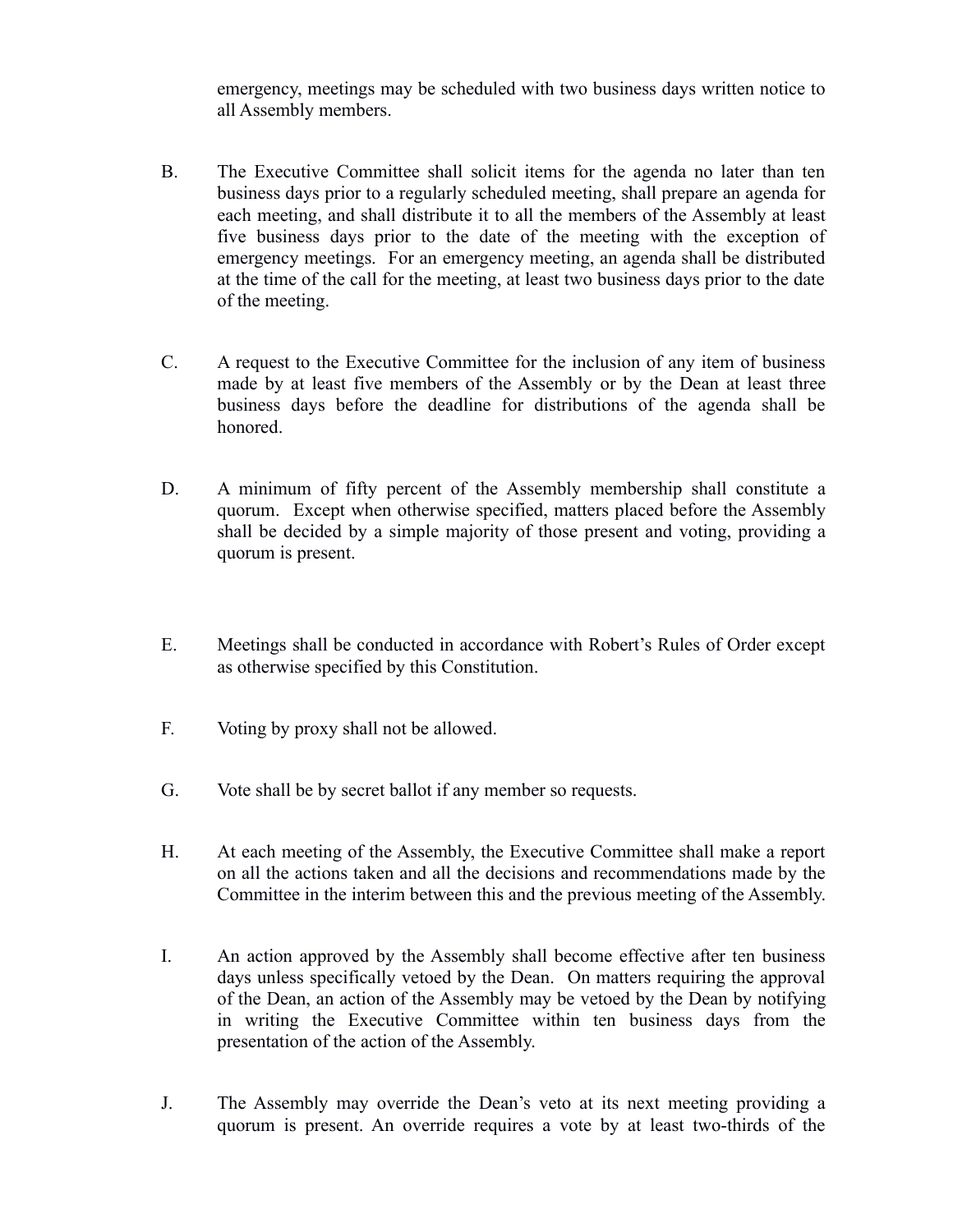members present and voting. If the Dean does not elect to withdraw his/her veto within ten business days after the record of the overriding action of the Assembly has been presented, in writing, to the Dean, the Assembly may refer the matter to the Vice Chancellor and Provost. If a settlement is not reached at the dean's or any other higher administrative level, at intervals not to exceed twenty days, the matter may be appealed for resolution to the next higher authority and ultimately to the Board of Trustees of the University of Arkansas.

- **VI.** Committees of the Assembly
	- A. The Standing committees of the Assembly shall be:
		- 1. Undergraduate Curriculum
		- 2. Graduate Curriculum
		- 3. Policy Advisory
		- 4. Awards
	- B. Each committee, except as specified elsewhere in the constitution, shall have one voting representative from each academic unit of the college. The academic units shall select their representatives no later than April 1. Except as specified in the Constitution, service on any committee shall be limited to those faculty who are (a) a member of the Assembly and (b) elected by the faculty of his/her academic unit. Representatives shall assume their duties at the first meeting described in IX. A.1.
	- C. Each committee shall elect its own Chairperson and Secretary except as noted below. The term of any member or officer of a committee shall be one year except that curriculum committee members shall serve two-year staggered terms. There is no restriction as to re-election.
	- D. Each committee shall report its decisions to the faculty and the Dean within 10 business days after such decisions are made except as noted below.
	- E. Specification of Committees
		- 1. The College Undergraduate Curriculum Committee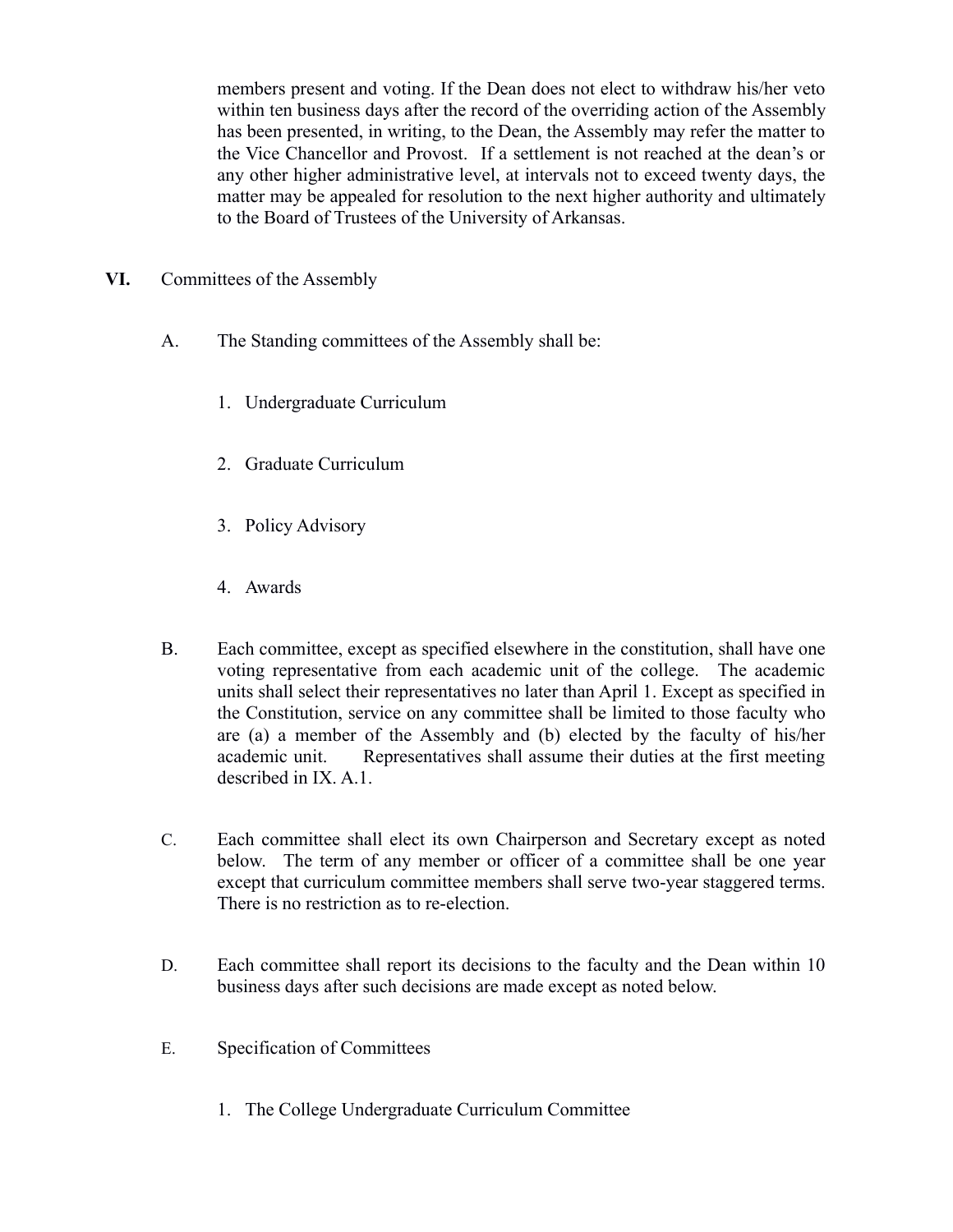- a. The College Undergraduate Curriculum Committee shall review, interpret, and recommend changes in all undergraduate policies, including undergraduate intercollegiate programs. It shall recommend approval or disapproval of curriculum proposals, off-campus programs, and new degree programs.
- b. In reviewing the policies and procedures of programs involving faculty members from multiple departments, multiple colleges, or multiple institutions, the College Undergraduate Curriculum Committee shall insure that all faculty members participating in the program have an appropriate role in governing the program.
- c. Any program including intercollegiate programs in the college with curriculum issues before the College Undergraduate Curriculum Committee shall have voice privileges before the Undergraduate Curriculum Committee on its curriculum issues.
- d. Decisions of this committee shall be distributed to the college faculty. If none of the Assembly challenges any action made by the committee within five business days after notification, the committee's action shall be considered ratified. However, if five or more members of the Assembly register written objections with the Chairperson of the College Undergraduate Curriculum Committee within five business days after ratification, a College Assembly meeting shall be called to resolve the issue in question if the matter is not otherwise resolved to the satisfaction of the disputants.
- e. In the event that a representative to the University Undergraduate Council is not a current academic unit representative to the College Undergraduate Curriculum Committee, he or she shall serve as an exofficio member without vote of the Undergraduate Curriculum Committee and may participate in all committee meetings.
- 2. The Graduate Curriculum Committee
	- a. The College Graduate Curriculum Committee shall review, interpret, and recommend changes in all graduate policies including intercollegiate programs. It shall recommend approval or disapproval of curriculum proposals, off-campus programs, and new degree programs.
	- b. In reviewing the policies and procedures of programs involving faculty members from multiple departments, multiple colleges, or multiple institutions, the College Graduate Curriculum Committee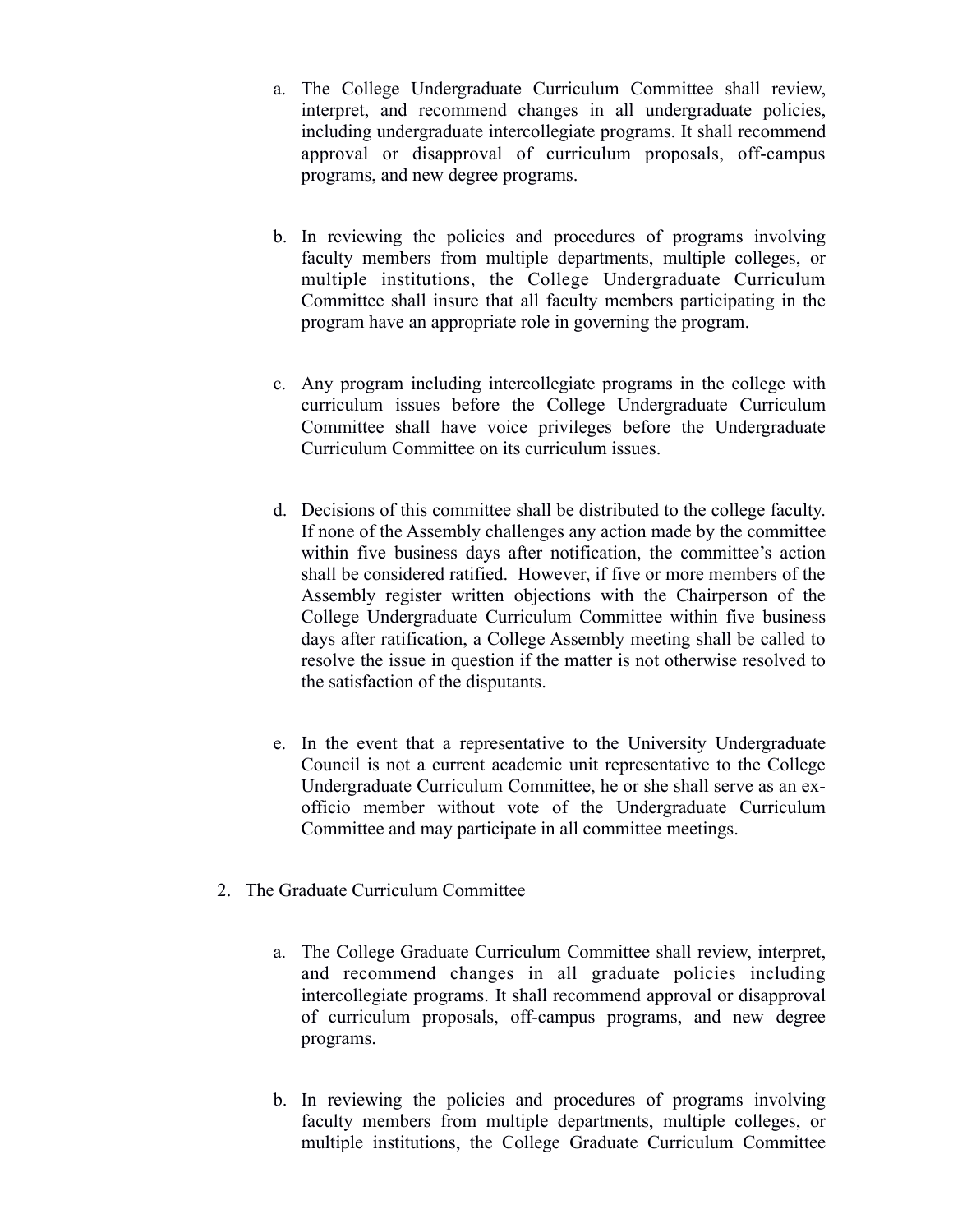shall insure that all faculty members participating in the program have an appropriate role in governing the program.

- c. Any college programs, including intercollegiate programs, with curriculum issues before the College Graduate Curriculum Committee shall have voice privileges before the Graduate Curriculum Committee on its curriculum issues.
- d. Decisions of this committee shall be distributed to the college faculty. If none of the Assembly challenges any action made by the committee within five business days after notification, the committee's action shall be considered ratified. However, if five or more members of the College Assembly register written objections with the Chairperson of the Graduate Curriculum Committee within five business days after ratification, a College Assembly meeting shall be called to resolve the issue in question if the matter is not otherwise resolved to the satisfaction of the disputants.
- e. In the event that a representative to the University Graduate Council is not a current academic unit representative to the College Graduate Curriculum Committee, he or she shall serve as an ex-officio member without vote of the Graduate Curriculum Committee and may participate in all committee meetings.
- 3. Policy Advisory Committee
	- a. The College Policy Advisory Committee (PAC) shall advise the Dean on academic and administrative policies of the college. Any formal recommendation made by the committee to the Dean shall be reported to the College Assembly.
	- b. At its initial meeting each year, the College PAC shall establish a schedule of meetings agreeable to the Dean and to the committee.
- 4. Awards Committee

The Awards Committee shall have the following functions:

a. To identify and select recipients of any college-level awards to students.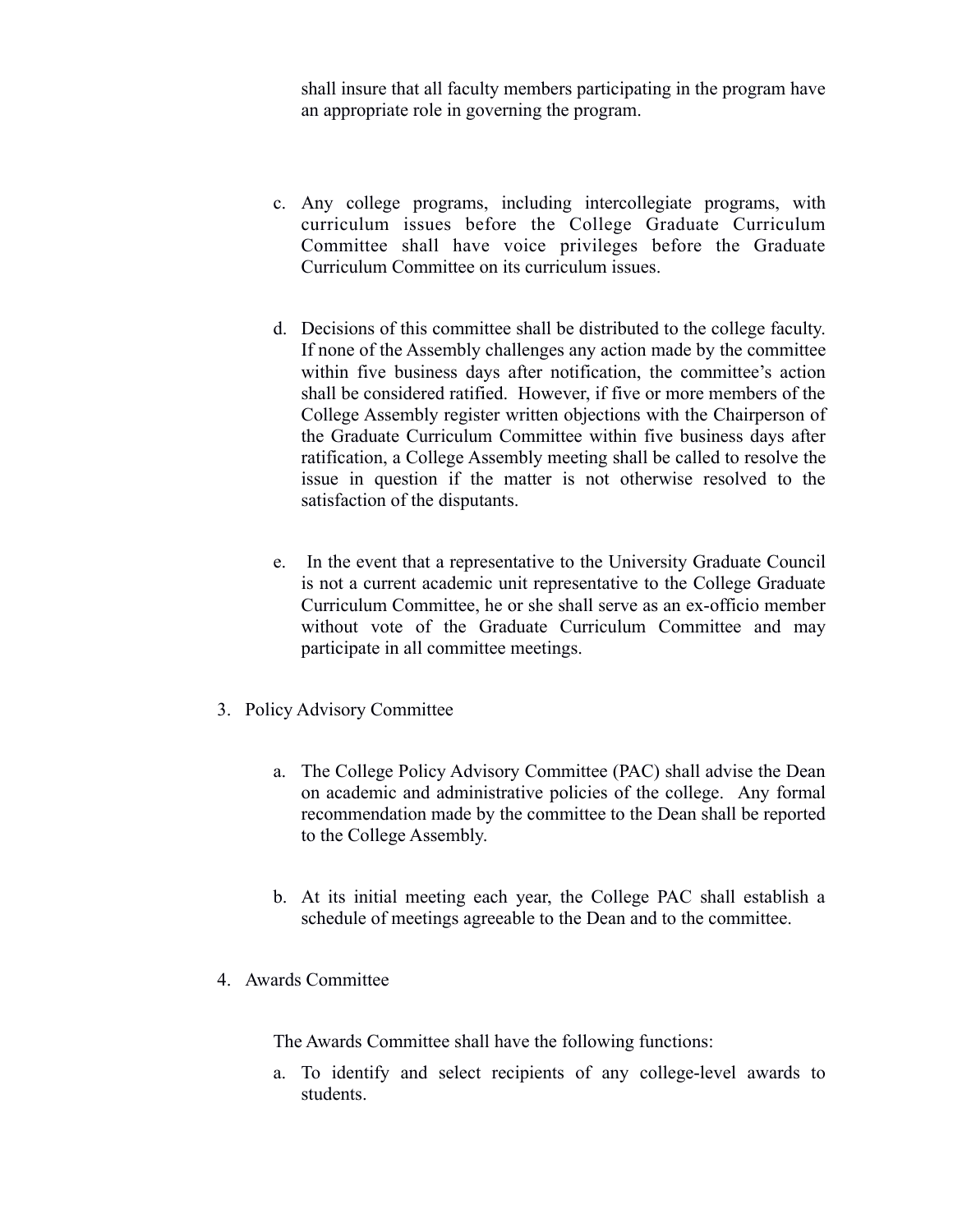- b. To select the college recipients of the Faculty Excellence Awards. For this function only, to meet University requirements, the College Assembly President shall appoint one student and one alumnus of the college to serve on this committee. The two shall be from separate academic units.
- c. To identify and award a College Distinguished Alumnus Award to an outstanding graduate of the college.
- d. To work with the Dean's office to arrange for awards and an awards' ceremony near the end of the Spring semester.
- e. To coordinate with academic units in the college in the recognition of additional outstanding students as selected by each academic unit.
- H. Special Purpose Committees

Special Purpose Committees may be created in the college to consider matters outside the purview of standing committees. These committees shall operate under the same general guidelines as described for the Standing Committees of the College Assembly.

## 1. General Ad-hoc Committees

The College Assembly and/or its President may create ad-hoc committees, which shall report to the Assembly.

## 2. Dean's Ad-hoc Committees

The Dean may also appoint ad-hoc committees, which, at the Dean's discretion, shall report either to the Dean or to the Assembly.

# **VII.** Officers of the Assembly – Duties

A. The President shall preside at the College Assembly and Executive Committee meetings and shall be the chief executive officer for all functions and responsibilities of the Assembly.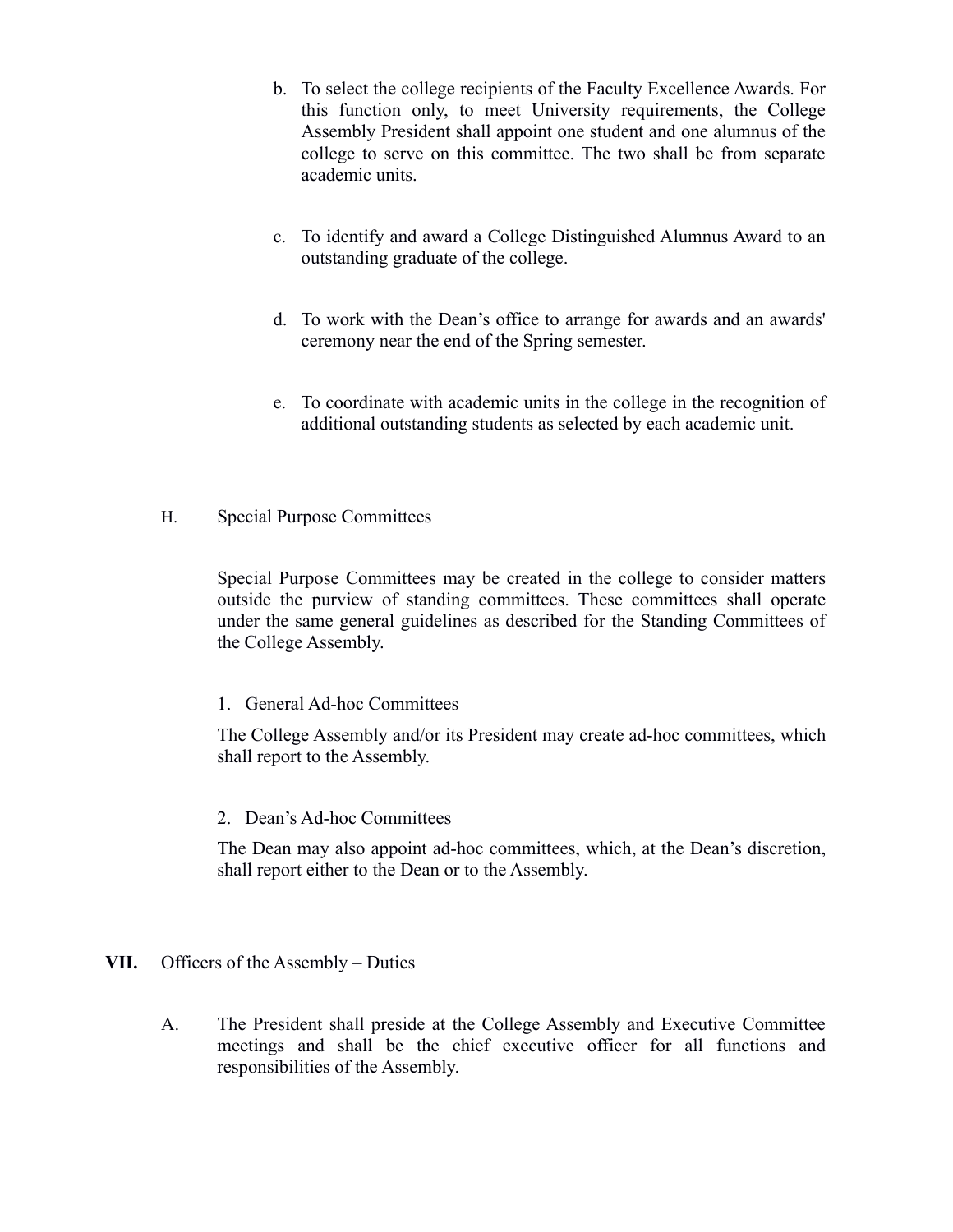- B. The Vice President shall preside at the College Assembly and the Executive Committee meetings during the absence of the President. As the agent of the Executive Committee, the Vice President shall also:
	- 1. Collect items for the agenda.
	- 2. Prepare the agenda.
	- 3. Distribute the agenda and the minutes of the Assembly meetings.
	- 4. Be in charge of any activities related to the agenda and the minutes of the Assembly meetings.
- C. The Secretary shall:
	- 1. Prepare the minutes of the meetings.
	- 2. Submit minutes to the Vice President.
	- 3. Obtain information from various committee and academic units for dissemination to the Assembly members.
	- 4. Take care of correspondence work.
	- 5. Act as Secretary of the Executive Committee.
- D. The Parliamentarian shall advise the Assembly and the Executive Committee on questions of procedures and propriety for impartial and efficient transaction of business of these bodies and on qualified voting members of the body for the purposes of determining a quorum. .
- **VIII.** Election of the Officers of the Assembly
	- A. Elections shall be held during an Assembly meeting no later than during the first week of May on a date set by the Executive Committee.
	- B. The Executive Committee shall solicit nominations for officers and publish a slate of nominees with the meeting agenda.
	- C. Nominations for a particular office may also be made from the floor.
	- D. All elections shall be held by secret ballot unless there is only one nominee standing for a position. The person receiving more than fifty percent of the votes of the members voting shall be declared elected.
	- E. The officers shall assume their duties on July  $1<sup>st</sup>$  following their election.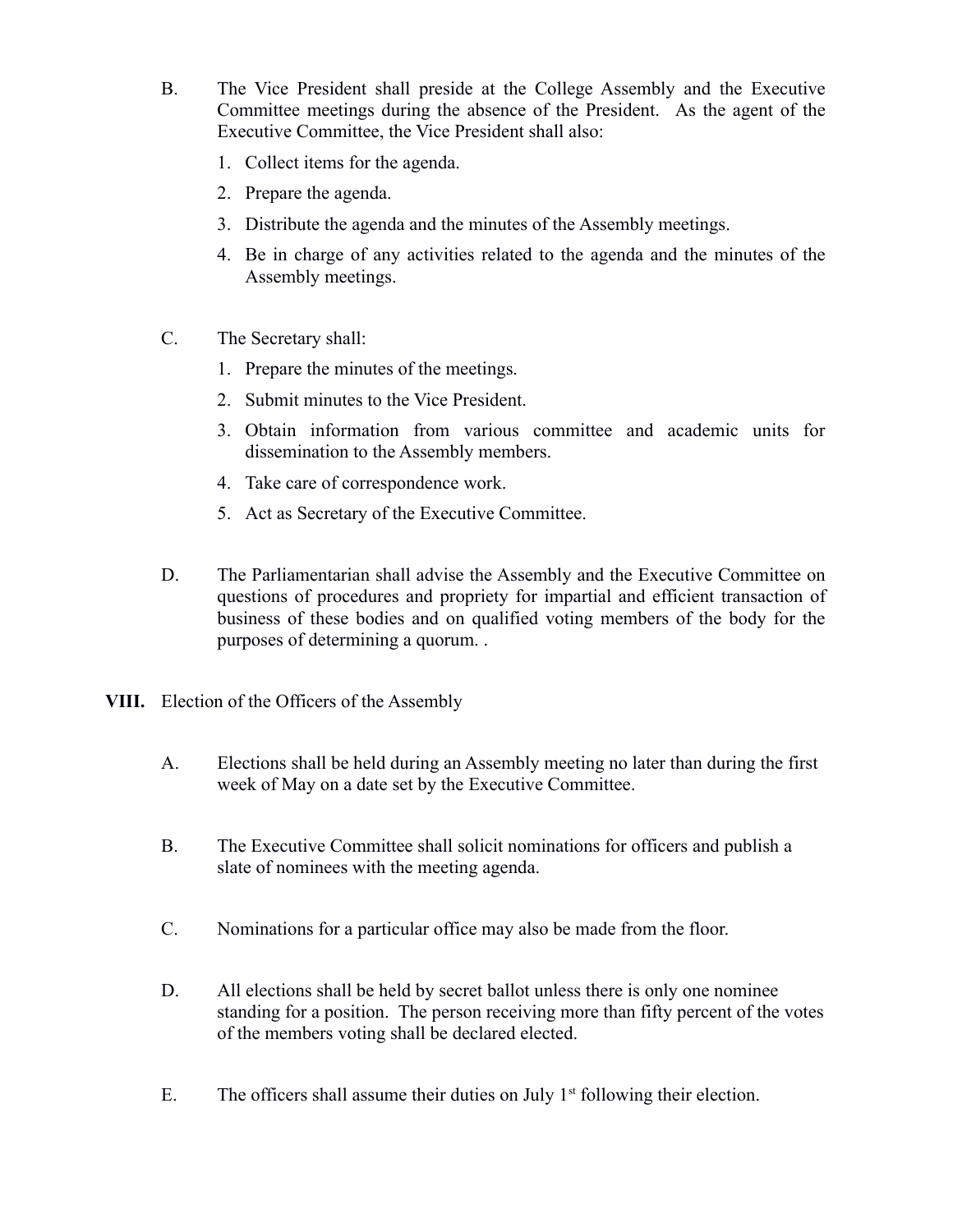# **IX.** Officers of Committees

- A. Election of the Officers of Committees
	- 1. Election shall be held each academic year during the first meeting of the committee with a member of the Executive Committee presiding. The first meeting shall be held prior to the end of the second week of classes for the Fall semester.
	- 2. Nominations shall be accepted from the floor. The person receiving more than fifty percent of the votes of the members voting shall be declared elected.
- B. The Chairperson shall preside at the committee meetings and shall be the chief executive officer and spokesperson for all the functions and responsibilities of the Committee.
- C. The Secretary shall be responsible for collection of agenda items and preparation and distribution of the agenda and the minutes of meetings.
- **X.** Elections for UALR Elected Committees and Faculty Senate
	- A. Elections shall be held during a College Assembly meeting no later than during the first week of May of the final year of the term of service for the respective representatives. The meeting date shall be set by the Executive Committee.
	- B. Nominations may be made from the floor.
	- C. All elections shall be held by secret ballot. The person receiving more than fifty percent of the votes of the members voting shall be declared elected. Runoff elections may be held.
	- D. To insure broad representation, senators to the UALR Faculty Senate shall be elected according to the following procedure:
		- 1. Nominations come from the floor. College faculty are encouraged to consider broad representation of academic units when nominating and electing Senators.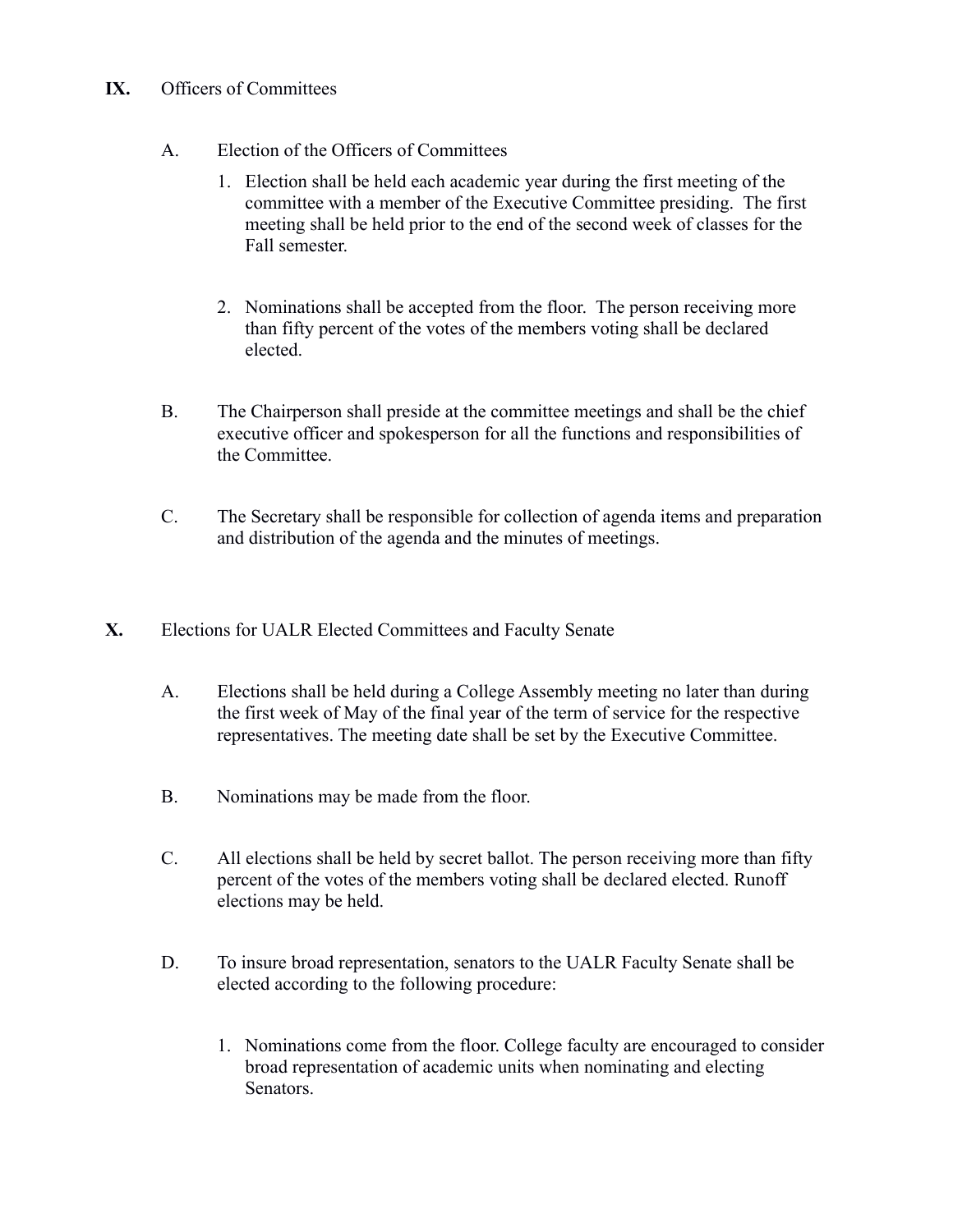- 2. Nominees with the most votes, up to the number of senators allowed, shall be elected as senators representing the college. The number of votes each voting faculty member is allowed equals the number of available positions. Only one vote may be cast per nominee.
- 3. Nominees with the next most votes, up to the number of alternates allowed, shall be elected as alternate senators.
- 4. In the event of a permanent vacancy, the alternate who received the most vote total will fill the vacancy.

# **XI.** Filling Office Vacancies

- A. The Vice President shall assume the office of President of the College Assembly in the event of such a vacancy.
- B. For any other vacancy at any other position occurring among College Assembly officers, University committees, and the Senate, the Executive Committee shall appoint an individual from the college to serve the remaining term. Such appointments shall follow all guidelines for academic unit representation.

## XII. Academic Units

The faculty of each academic unit shall develop its own policies and procedures for conducting business and shall hold meetings at least once each semester of the nine-month academic year for the purpose of discussing and acting upon departmental affairs. In addition to the methods of calling meetings specifed in an approved governance document, faculty meetings may be convened by a written call of the department chairperson or by a written call of one-fourth or more of the full-time faculty.

Each academic unit needs to ensure that its written policies and procedures for conducting business include, but are not limited to, the following areas of faculty decision making:

- 1. Attendance, discussion, and voting rights
- 2. Calling and holding meetings
- 3. Curriculum
- 4. Academic policies
- 5. Faculty recruiting and appointments
- 6. Promotion